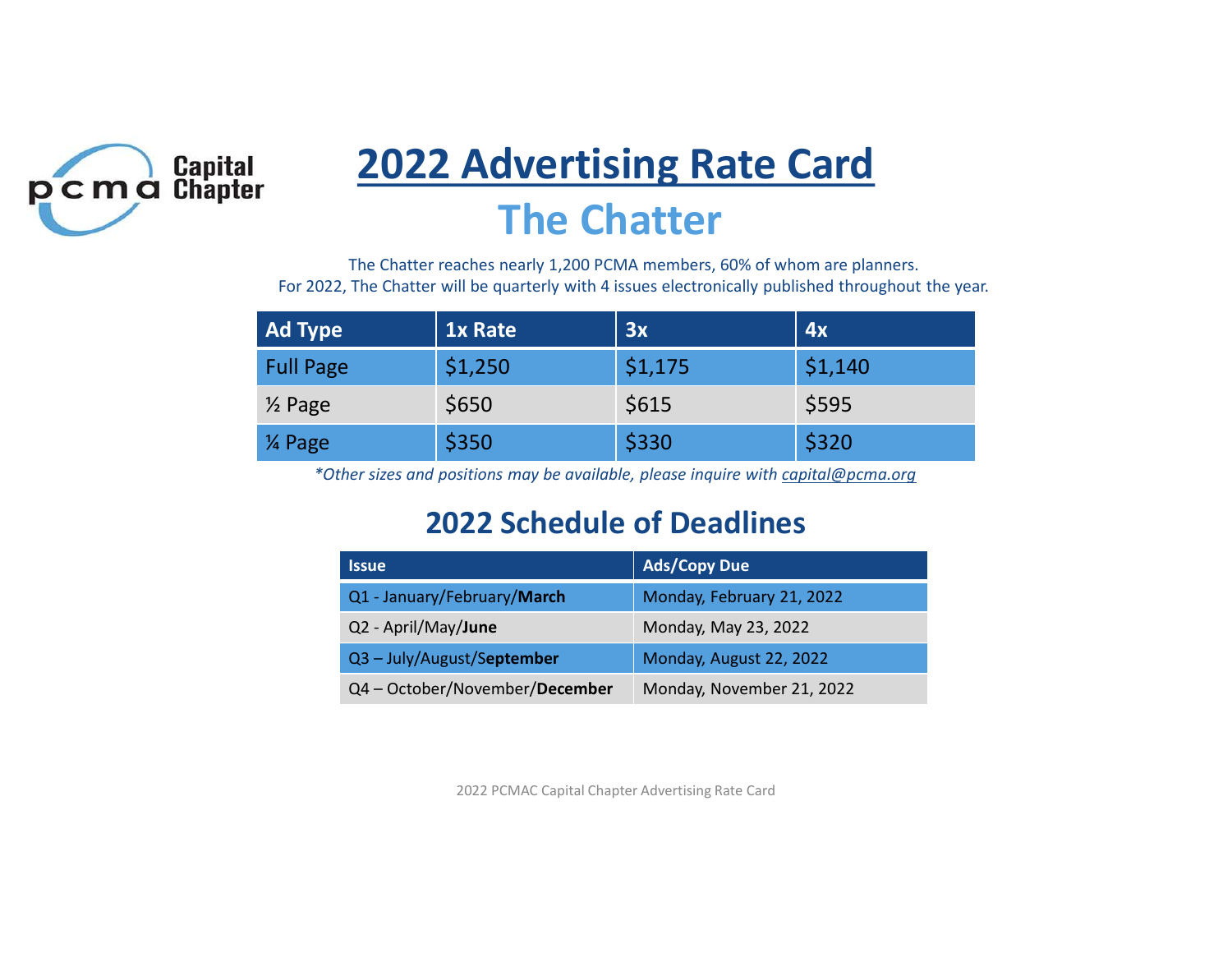

# What's New? What's Next? E-Newsletter

| <b>What's New? What's Next?</b><br>apital<br>hapter                                                                              |                                                                                                                     |                              |       |           |                            |       |       |       |  |  |
|----------------------------------------------------------------------------------------------------------------------------------|---------------------------------------------------------------------------------------------------------------------|------------------------------|-------|-----------|----------------------------|-------|-------|-------|--|--|
| <b>E-Newsletter</b>                                                                                                              |                                                                                                                     |                              |       |           |                            |       |       |       |  |  |
| The E-Newsletter reaches nearly 1,200 PCMA members, 60% are planners.<br>There are 12 issues published each year electronically. |                                                                                                                     |                              |       |           |                            |       |       |       |  |  |
| 1x Rate<br><b>Ad Type</b><br>3x<br>6x<br>9x                                                                                      |                                                                                                                     |                              |       |           |                            |       | 12x   |       |  |  |
|                                                                                                                                  | 600 x 74 Banner Ad Placed Above the Fold (Full Page)<br>(only 1 available per newsletter) SOLD OUT THROUGH MAY 2022 |                              | \$750 | \$720     | \$690                      | \$660 | \$630 |       |  |  |
| 560 x 150 OR 600 x 74 Banner Ad Placed Below the Fold (Half Page)<br>(only 2 available per newsletter)                           |                                                                                                                     |                              |       | \$450     | \$430                      | \$410 | \$390 | \$370 |  |  |
|                                                                                                                                  | 280 x 150 Square Ad (Quarter Page)                                                                                  |                              | \$250 | \$240     | \$230                      | \$220 | \$210 |       |  |  |
| <b>2022 Schedule of Deadlines</b>                                                                                                |                                                                                                                     |                              |       |           |                            |       |       |       |  |  |
|                                                                                                                                  | <b>Copy Due</b><br><b>Copy Due</b><br><b>Issues</b><br><b>Issues</b>                                                |                              |       |           |                            |       |       |       |  |  |
|                                                                                                                                  |                                                                                                                     |                              |       |           |                            |       |       |       |  |  |
|                                                                                                                                  | January                                                                                                             | Monday, December 20, 2021    |       | July      | Wednesday, June 29, 2022   |       |       |       |  |  |
|                                                                                                                                  | February                                                                                                            | Wednesday, January 26, 2022  |       | August    | Wednesday, July 27, 2022   |       |       |       |  |  |
|                                                                                                                                  | <b>March</b>                                                                                                        | Wednesday, February 23, 2022 |       | September | Wednesday, August 31, 2022 |       |       |       |  |  |

### 2022 Schedule of Deadlines

|                                                                                                                                  | E-NEWSIELLEI                                                                                |  |               |                             |       |                               |       |  |
|----------------------------------------------------------------------------------------------------------------------------------|---------------------------------------------------------------------------------------------|--|---------------|-----------------------------|-------|-------------------------------|-------|--|
| The E-Newsletter reaches nearly 1,200 PCMA members, 60% are planners.<br>There are 12 issues published each year electronically. |                                                                                             |  |               |                             |       |                               |       |  |
|                                                                                                                                  |                                                                                             |  | 1x Rate       | 3x                          | 6x    | 9x                            | 12x   |  |
|                                                                                                                                  | nner Ad Placed Above the Fold (Full Page)<br>able per newsletter) SOLD OUT THROUGH MAY 2022 |  | \$750         | \$720                       | \$690 | \$660                         | \$630 |  |
| R 600 x 74 Banner Ad Placed Below the Fold (Half Page)<br>able per newsletter)                                                   |                                                                                             |  | \$450         | \$430                       | \$410 | \$390                         | \$370 |  |
| quare Ad (Quarter Page)                                                                                                          |                                                                                             |  | \$250         | \$240                       | \$230 | \$220                         | \$210 |  |
| <b>2022 Schedule of Deadlines</b>                                                                                                |                                                                                             |  |               |                             |       |                               |       |  |
|                                                                                                                                  |                                                                                             |  |               |                             |       |                               |       |  |
| <b>Issues</b>                                                                                                                    | <b>Copy Due</b>                                                                             |  | <b>Issues</b> | <b>Copy Due</b>             |       |                               |       |  |
| January                                                                                                                          | Monday, December 20, 2021                                                                   |  | July          | Wednesday, June 29, 2022    |       |                               |       |  |
| February                                                                                                                         | Wednesday, January 26, 2022                                                                 |  | August        | Wednesday, July 27, 2022    |       |                               |       |  |
| <b>March</b>                                                                                                                     | Wednesday, February 23, 2022                                                                |  | September     | Wednesday, August 31, 2022  |       |                               |       |  |
| April                                                                                                                            | Wednesday, March 30, 2022                                                                   |  | October       |                             |       | Wednesday, September 28, 2022 |       |  |
| May                                                                                                                              | Wednesday, April 27, 2022                                                                   |  | November      | Wednesday, October 26, 2022 |       |                               |       |  |
| June                                                                                                                             | Wednesday, May 25, 2022                                                                     |  | December      |                             |       | Wednesday, November 30, 2022  |       |  |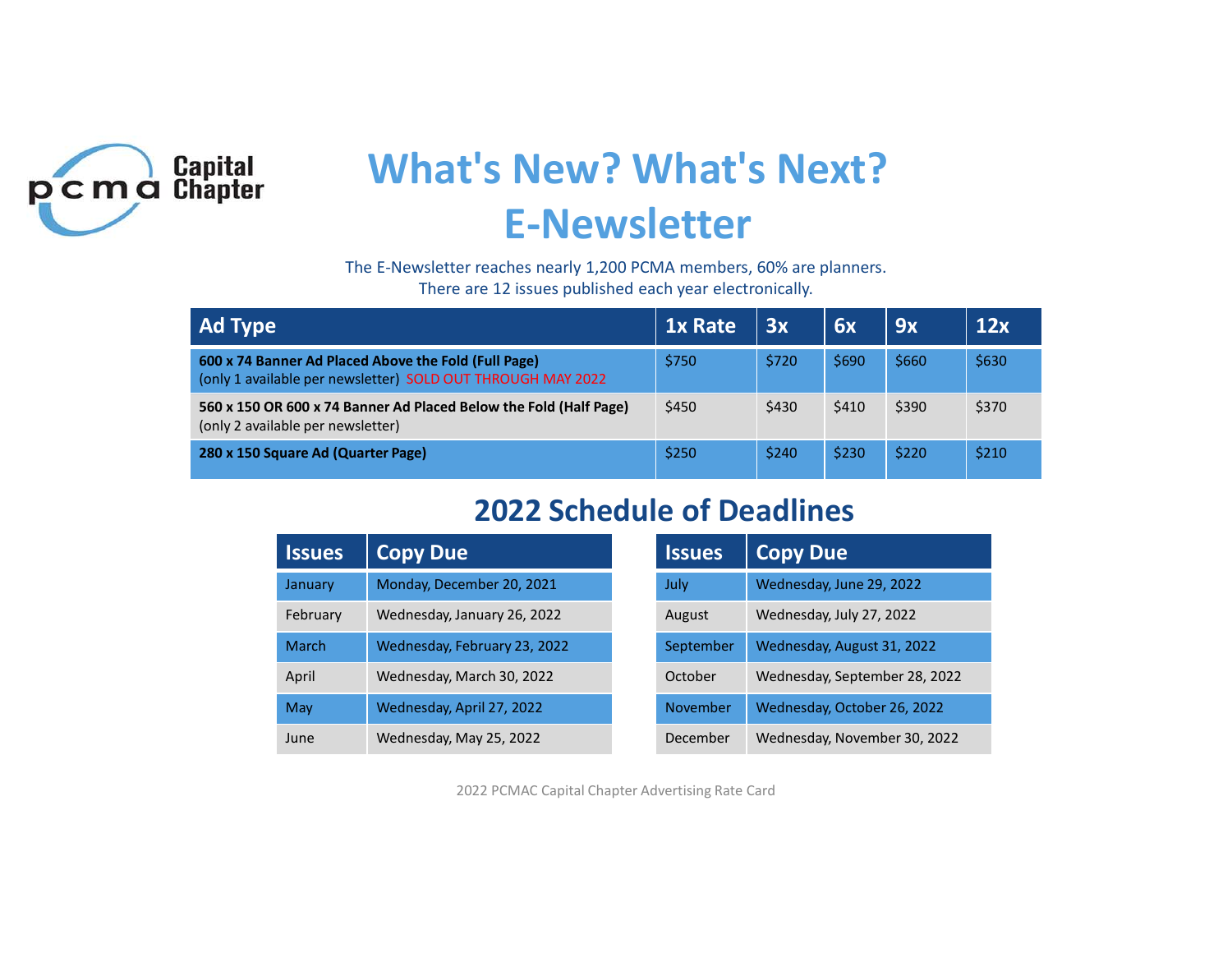

## Social Media Advertising

#### We are on:

| ital<br>pter | <b>Social Media Advertising</b><br>We are on:<br>LinkedIn with 1,227 members |                                                                                                 |        |  |  |  |  |  |
|--------------|------------------------------------------------------------------------------|-------------------------------------------------------------------------------------------------|--------|--|--|--|--|--|
|              |                                                                              | Facebook with 1,594 followers<br>Instagram with 1,077 followers<br>Twitter with 1,335 followers |        |  |  |  |  |  |
|              | 1 Day                                                                        | 3 Days                                                                                          | 5 Days |  |  |  |  |  |
|              | \$75                                                                         | \$100                                                                                           | \$125  |  |  |  |  |  |
| 1 Platform   |                                                                              |                                                                                                 |        |  |  |  |  |  |
| 2 Platforms  | \$125                                                                        | \$150                                                                                           | \$175  |  |  |  |  |  |
| 3 Platforms  | \$175                                                                        | \$225                                                                                           | \$250  |  |  |  |  |  |